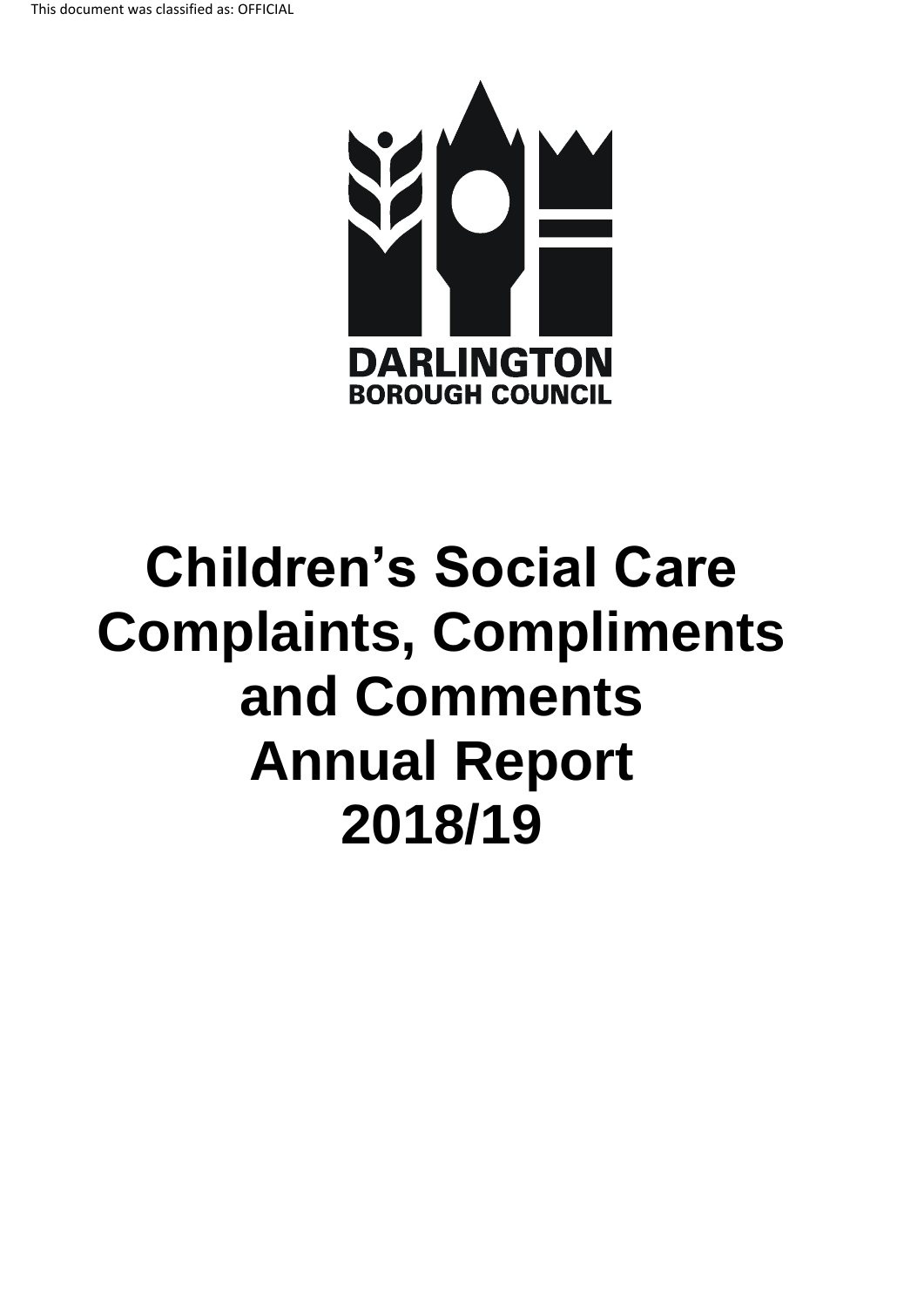# **Contents**

| The Law                                                                    |  |
|----------------------------------------------------------------------------|--|
|                                                                            |  |
|                                                                            |  |
|                                                                            |  |
|                                                                            |  |
|                                                                            |  |
|                                                                            |  |
|                                                                            |  |
|                                                                            |  |
| Total Complaints, Compliments and Comments received  4                     |  |
| Breakdown of Stage 1 Complaints by Service Area/Team  5                    |  |
|                                                                            |  |
|                                                                            |  |
|                                                                            |  |
|                                                                            |  |
|                                                                            |  |
|                                                                            |  |
| Local Government and Social Care Ombudsman Complaints 16                   |  |
|                                                                            |  |
| Performance against the Children's Social Care Complaints, Compliments and |  |
|                                                                            |  |
| Timescales…………………………………………………………………………………………… 18                           |  |
|                                                                            |  |
|                                                                            |  |
|                                                                            |  |
|                                                                            |  |
|                                                                            |  |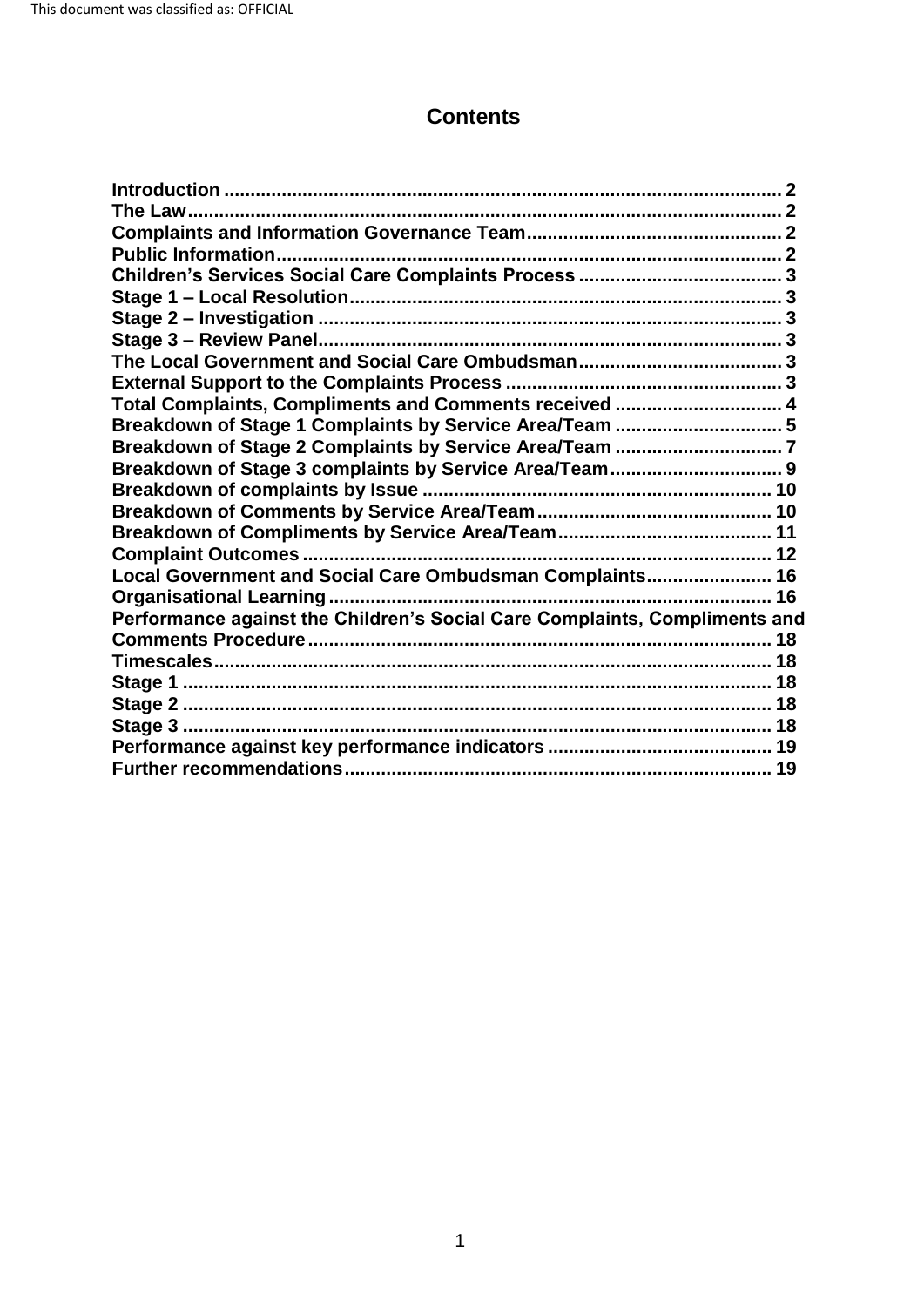#### <span id="page-2-0"></span>**Introduction**

 a way of improving service delivery to children, young people and their families. The purpose of this report is to inform the service users, carers, the public, Council Members and Children's Social Care staff of the effectiveness of the Children's Social Care Complaints, Compliments and Comments Procedure (the Procedure). The report Darlington Children's Social Care welcomes complaints, compliments and comments as identifies topics and trends in relation to complaints information, makes suggestions for service improvements, where appropriate and identifies areas of organisational learning that have taken place in relation to people, policy and process.

# <span id="page-2-1"></span>**The Law**

 September 2006 with the introduction of the Children Act 1989 Representation Procedure (England) Regulations 2006 (the Regulations). It is a requirement of the Regulations that the Council publishes an annual report. In addition to the Regulations The Council is required by law to have management arrangements in place for considering children's social care representations, including complaints, under the Children Act 1989. National legislative procedures for social care were amended in the Department for Education and Skills produced some comprehensive guidance for local authorities on managing complaints, called 'Getting the Best from Complaints'.

Key features of the Regulations include:

- A requirement for local authorities to appoint a Complaints Manager;
- A requirement for review panels to be retained by local authorities but with more robust arrangements for constituting and running them; and
- A 12 month time limit to make complaints.

#### <span id="page-2-2"></span> **Complaints and Information Governance Team**

 Manager' in accordance with the requirements of the Regulations. The Complaints and operational line management. This ensures a high level of independence in the way The Complaints and Information Governance Manager is appointed as the 'Complaints Information Governance (CIG) Team is independent of Children's Social Care children's social care complaints are managed within the Council.

#### <span id="page-2-3"></span>**Public Information**

 including the Procedure. To help make the Procedure easily accessible we have line with the Plain English Campaign standards. The title is written in the most information in other formats, for example, large print, audio and Braille. We are committed to making sure that everyone has equal access to all our services, produced two leaflets (one for children and young people and one for adults) covering all Council services to reflect the single point of access for complainants within the Council. The leaflets are available in all Council buildings. They have been written in commonly used community languages and it contains details on how to access the

 which people can use to make a complaint, pay someone a compliment or pass comment on Council services. People may make a complaint in any format they wish. Information is available on the Council's website. There is also an electronic form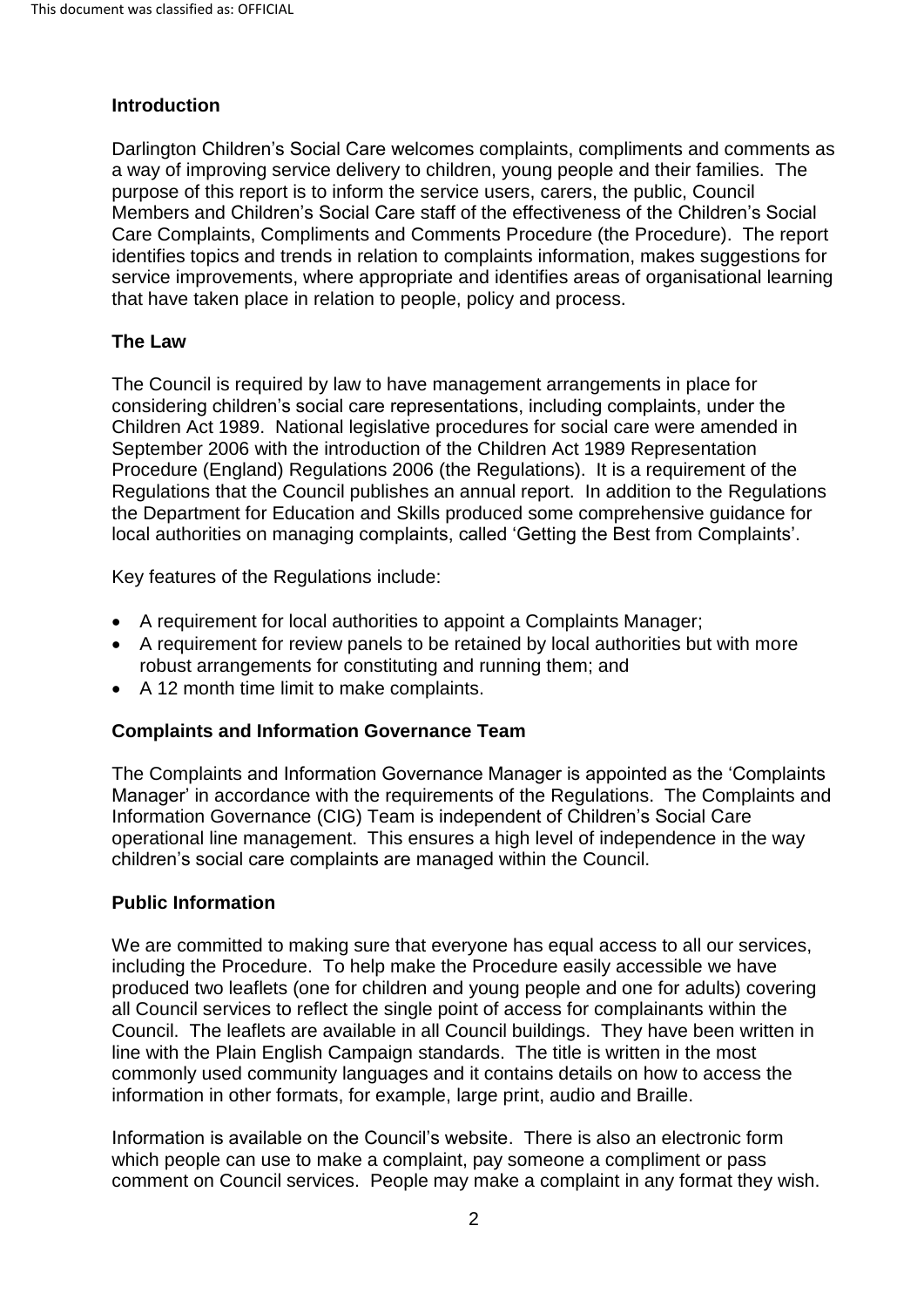This can be in writing, by email, via the web, over the phone, in person or by any other reasonable means.

The Complaints Manager can arrange advocates and interpreters (including British Sign Language interpreters) where appropriate.

# <span id="page-3-0"></span> **Children's Services Social Care Complaints Process**

### <span id="page-3-1"></span> **Stage 1 – Local Resolution**

 This initial stage allows children's social care managers the opportunity to try and resolve complaints locally, usually within the team being complained about.

# <span id="page-3-2"></span> **Stage 2 – Investigation**

 Care Services. Both the Investigating Officer and Independent Person produce reports, which are submitted to a senior manager who writes the final response to the Stage 2 involves a full and formal investigation. An 'Independent Person' must also be appointed to oversee the investigation and report independently to Children's Social complainant.

#### <span id="page-3-3"></span> **Stage 3 – Review Panel**

 A review panel is convened when the complainant is dissatisfied with the Stage 2 response. The panel consists of an independent chairperson and two individuals who are independent of the Council.

#### <span id="page-3-4"></span>**The Local Government and Social Care Ombudsman**

 Social Care Ombudsman (LGSCO) they will not normally investigate until the Council Although complainants can refer complaints at any stage to the Local Government and has conducted its own investigation and provided a response.

#### <span id="page-3-5"></span>**External Support to the Complaints Process**

#### **Advocacy**

 make a complaint. This is an independent service provided by NYAS. The Council commissions an advocacy service for children and young people who

#### Investigating Officers

While the Regulations do not require Investigating Officer's to be independent of the Council, we have signed up to a contract for the provision of Independent Investigating Officers.

#### Independent Persons

The Council has signed up to a contract for the provision of Independent Persons.<br><u>Review Panels</u>

 The Council has also signed up to a contract for the provision of an Independent Chair and Independent Panellist service.<br>3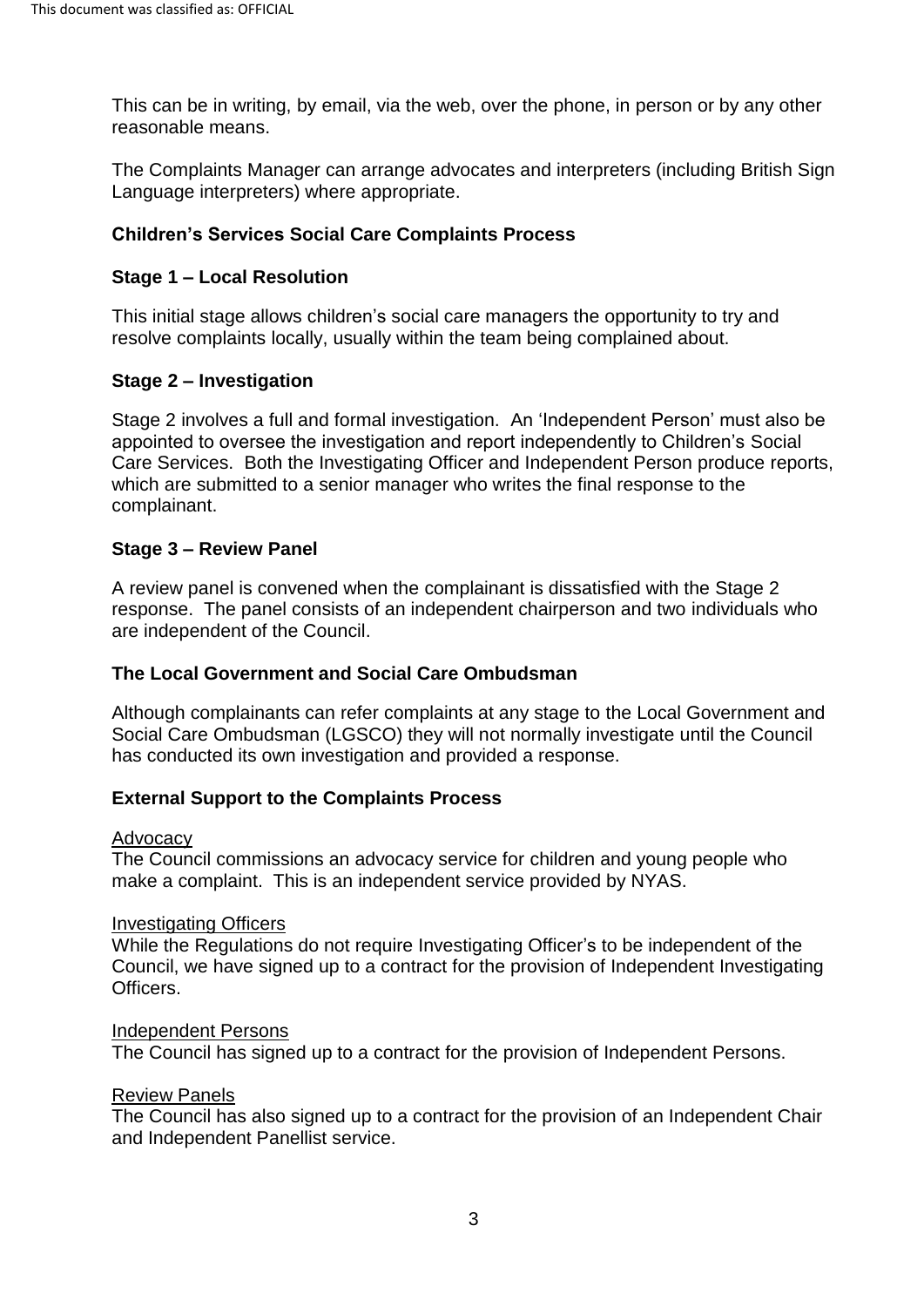<span id="page-4-0"></span>



 The Council received 67 complaints during 2018/19, an increase from 54 complaints during 2017/18.

 The Council received 19 compliments during 2018/19, an increase from 12 during 2017/18.

2017/18.<br>The Council received zero comments during 2018/19, the same as in 2017/18.

 The Council received five non-qualifying complaints during 2018/19, an increase from one during 2017/18.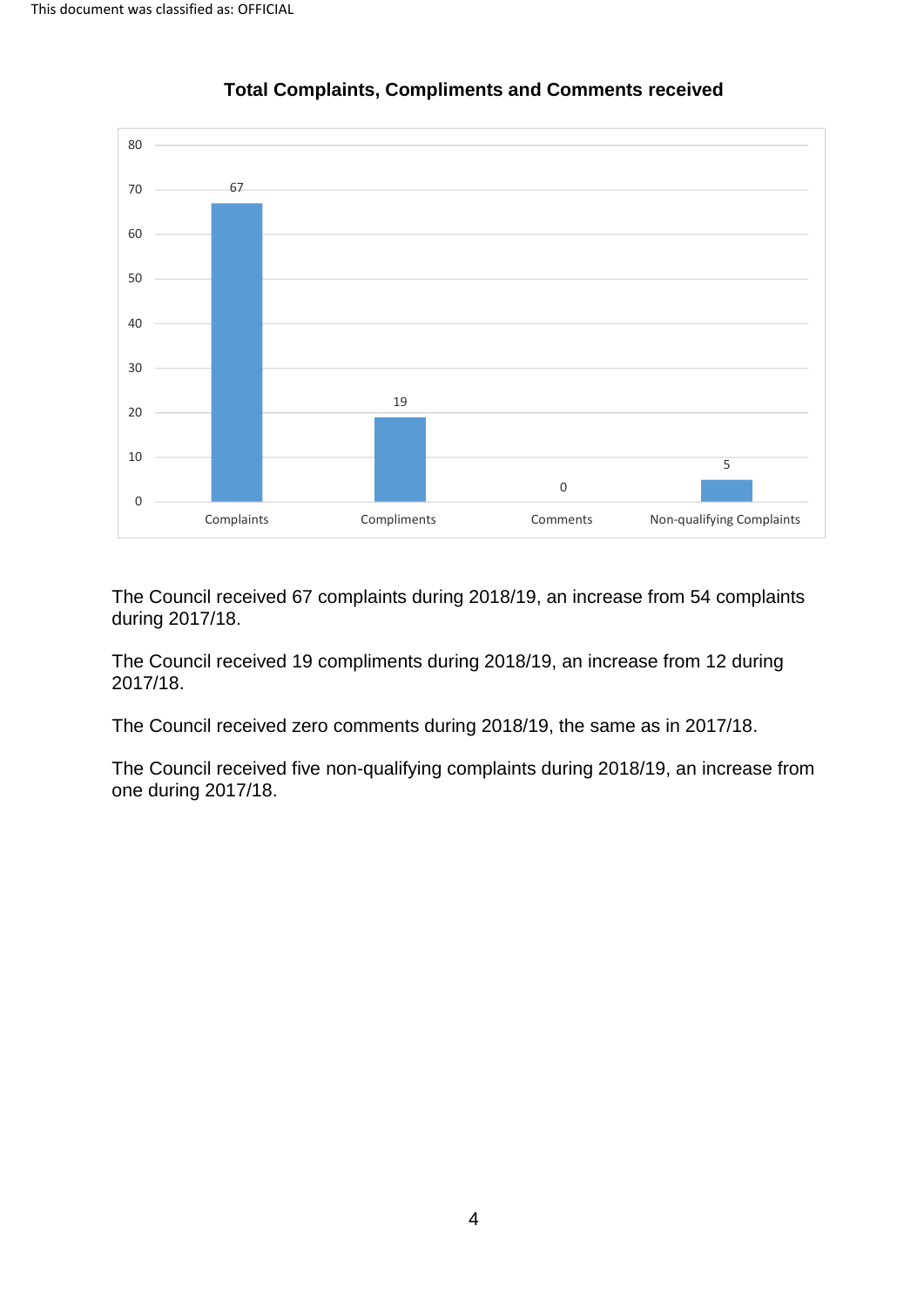<span id="page-5-0"></span>



*N.B. Those teams that are not listed did not receive any complaints during 2018/19.*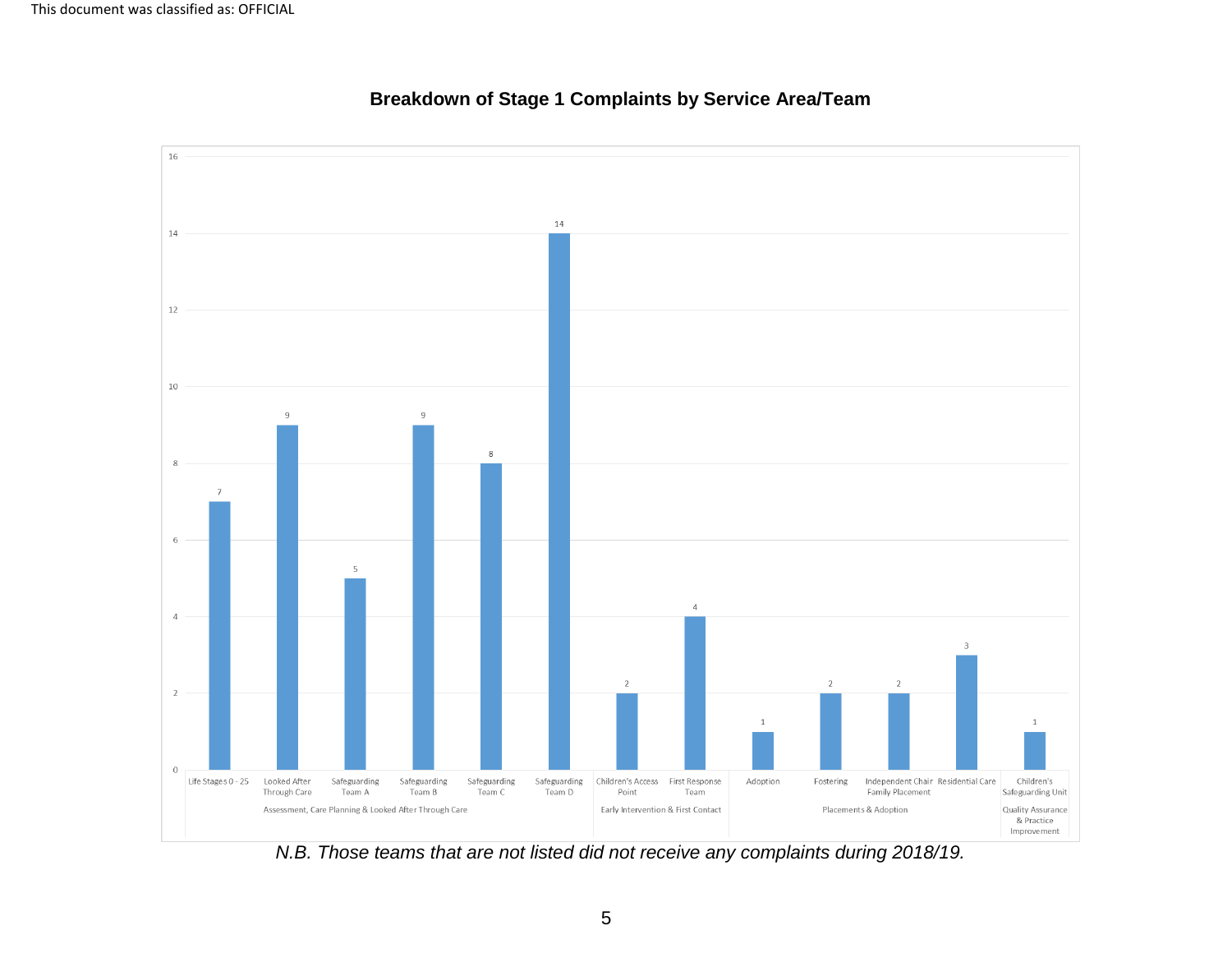# *Assessment, Care Planning & Looked After Through Care*

Life Stages 0 – 25 received seven complaints, a significant increase from one in 2017/18.

Looked After Children Through Care (LATC) received the same number of complaints as in 2017/18.

Safeguarding Team A received the same number of complaints as in 2017/18.

Safeguarding Team B received nine complaints, an increase from eight on 2017/18.

Safeguarding Team C received eight complaints, an increase from seven in 2017/18.

Safeguarding Team D received 14 complaint, a significant increase from six in 2017/18.

# *Early Intervention & First Contact*

Children's Access Point (CAP) received the same number of complaints as in 2017/18.

First Response Team (FRT) received four complaints, an increase from three in 2017/18.

# *Placements & Adoption*

Adoption received one complaint, a reduction from two in 2017/18.

Fostering received two complaints, a decrease from four in 2017/18.

Independent Chair Family Placement received two complaints, compared to zero in 2017/18.

Residential Care received the same number of complaints as in 2017/18.

# *Quality Assurance & Practice Improvement*

Children's Safeguarding Unit received the same number of complaints as in 2017/18.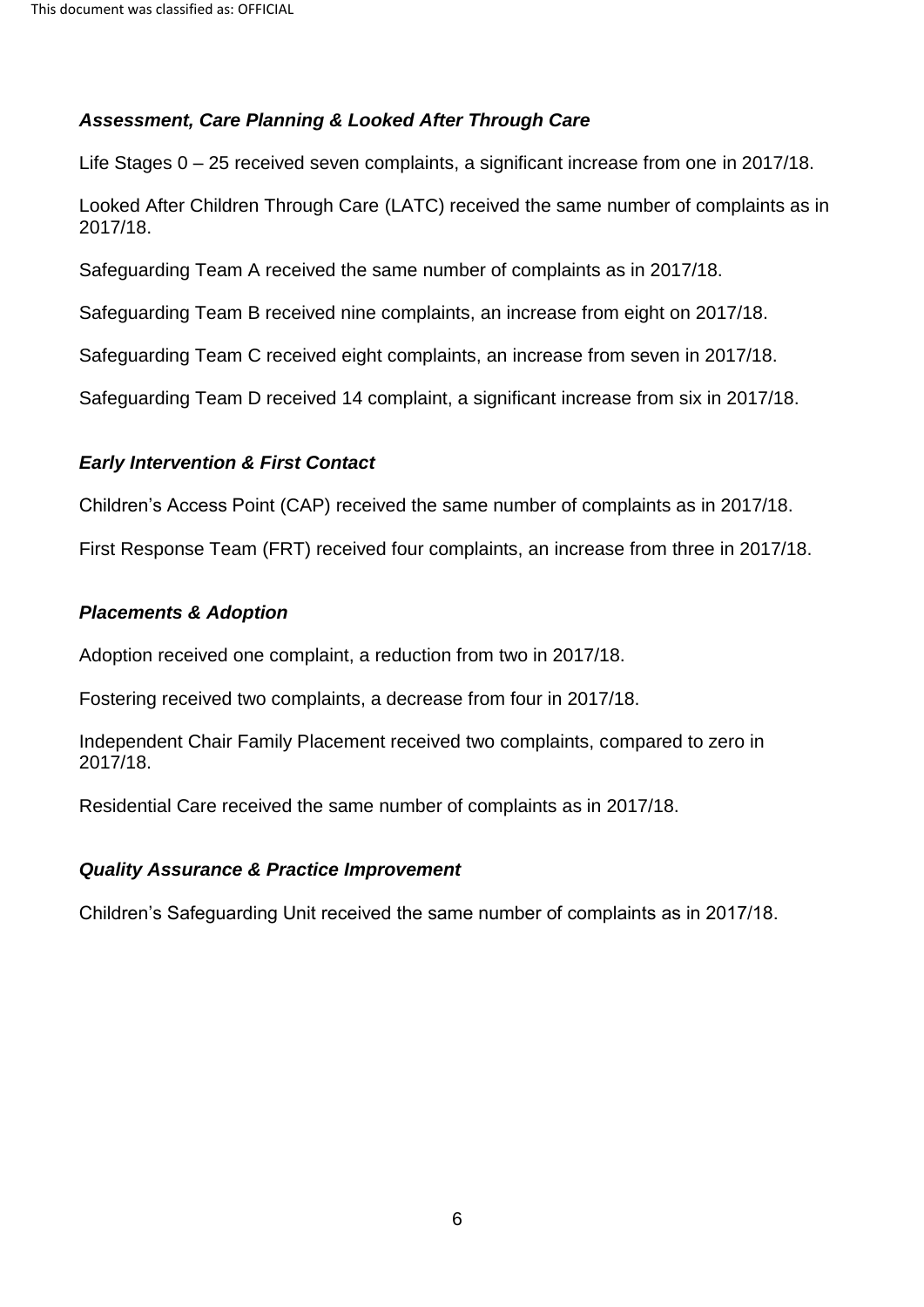# **Breakdown of Stage 2 Complaints by Service Area/Team**

<span id="page-7-0"></span>

16 complaints were considered at Stage 2 during 2018/19, the same number as in 2017/18.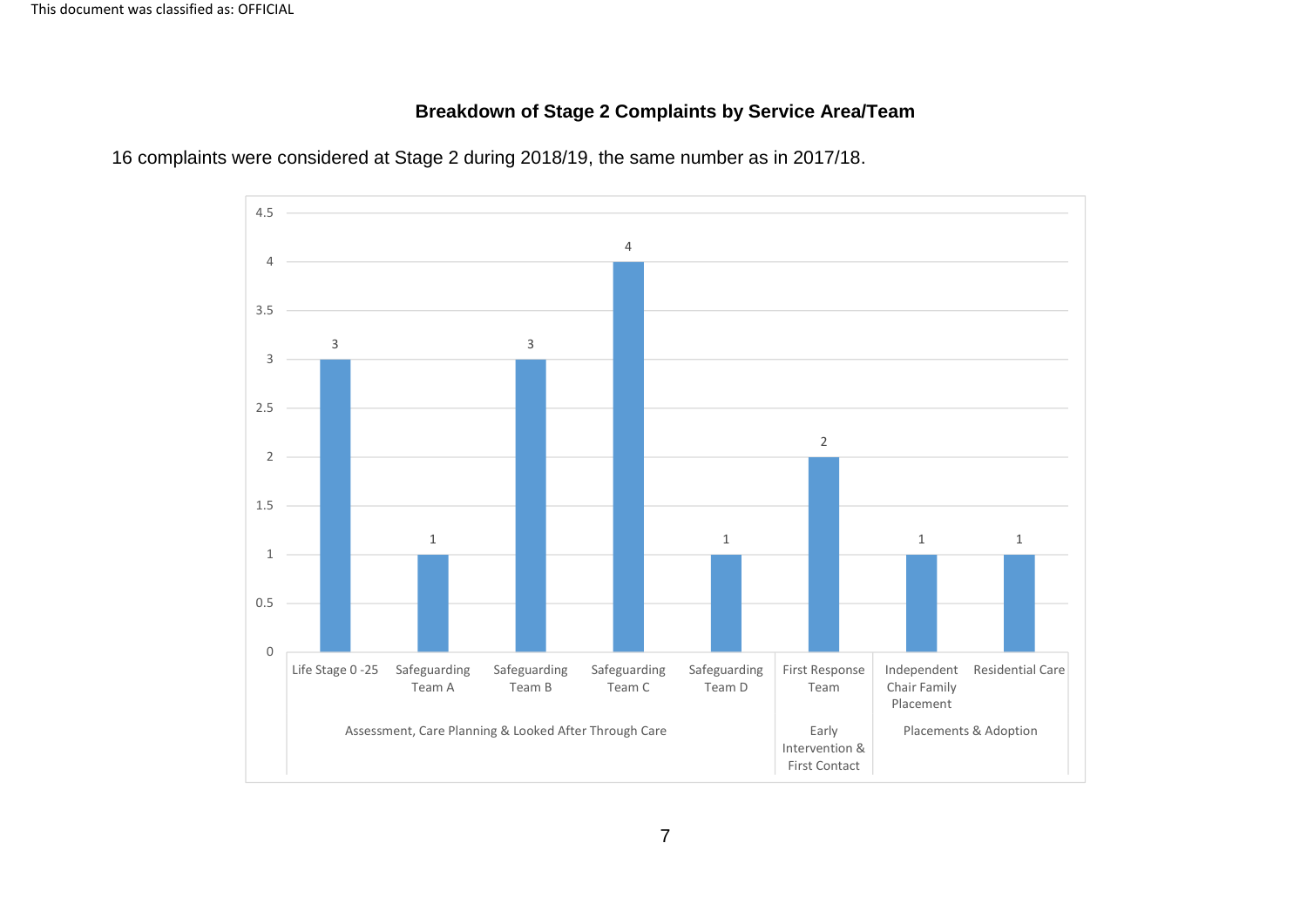#### *Assessment, Care Planning & Looked After Through Care*

 Life Stages 0 – 25 Team received three complaints, an increase from one in 2017/18. Safeguarding Team C received four complaints, an increase from zero in 2017/18. Safeguarding Team D received one complaint, a decrease from five in 2017/18. Safeguarding Team A received the same number of complaints as in 2017/18. Safeguarding Team B received the same number of complaints as in 2017/18.

#### *Early Intervention & First Contact*

First Response Team (FRT) received two complaints, an increase from zero in 2017/18.

#### *Placements & Adoption*

Independent Chair Family Placement received one complaint, an increase from zero in 2017/18.

Residential Care received one complaint, an increase from zero in 2017/18.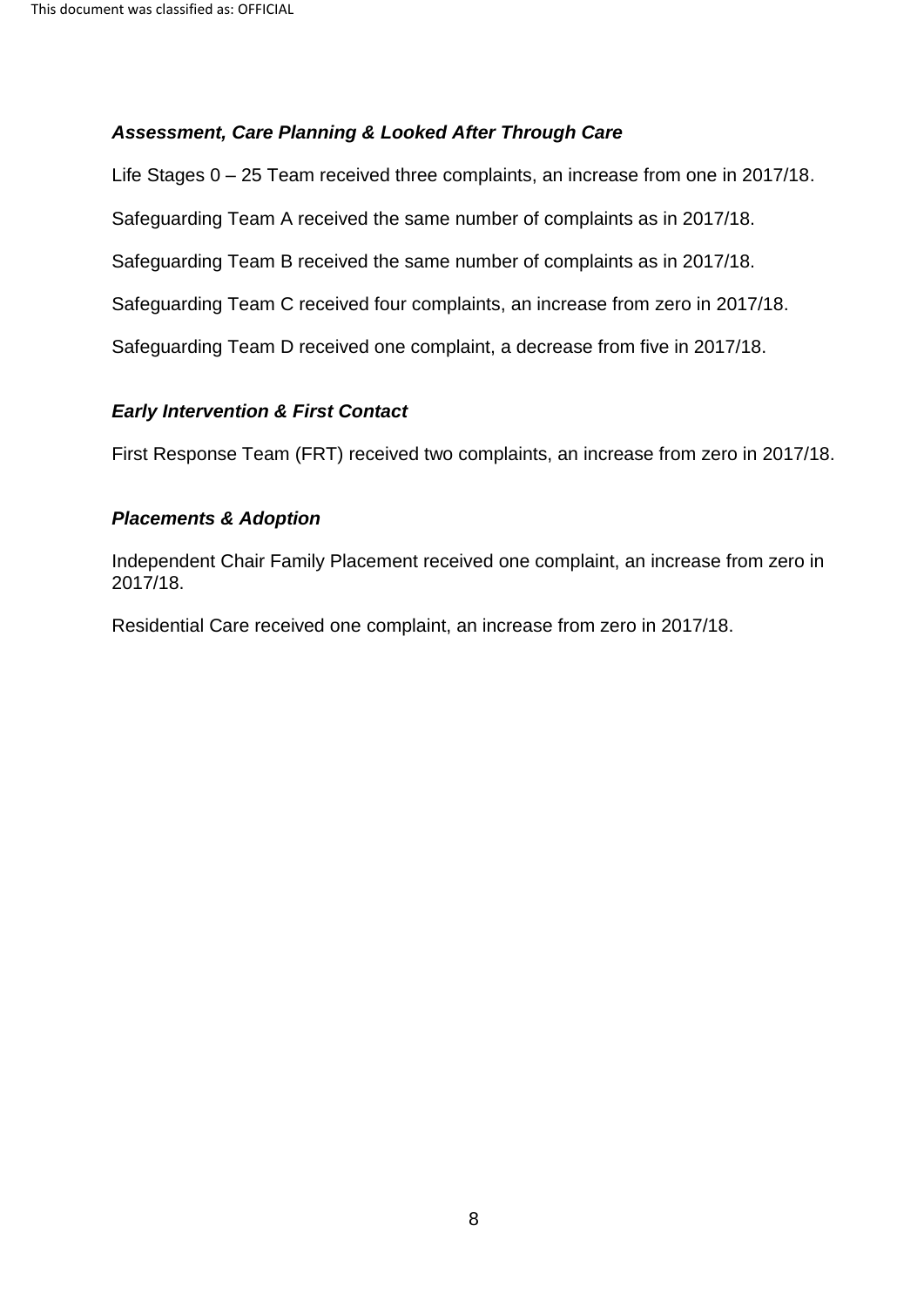

<span id="page-9-0"></span> Four complaints were escalated to Stage 3 during 2018/19, compared to two in 2017/18.

 **Breakdown of Stage 3 complaints by Service Area/Team** 

None of these teams received a Stage 3 complaint during 2017/18.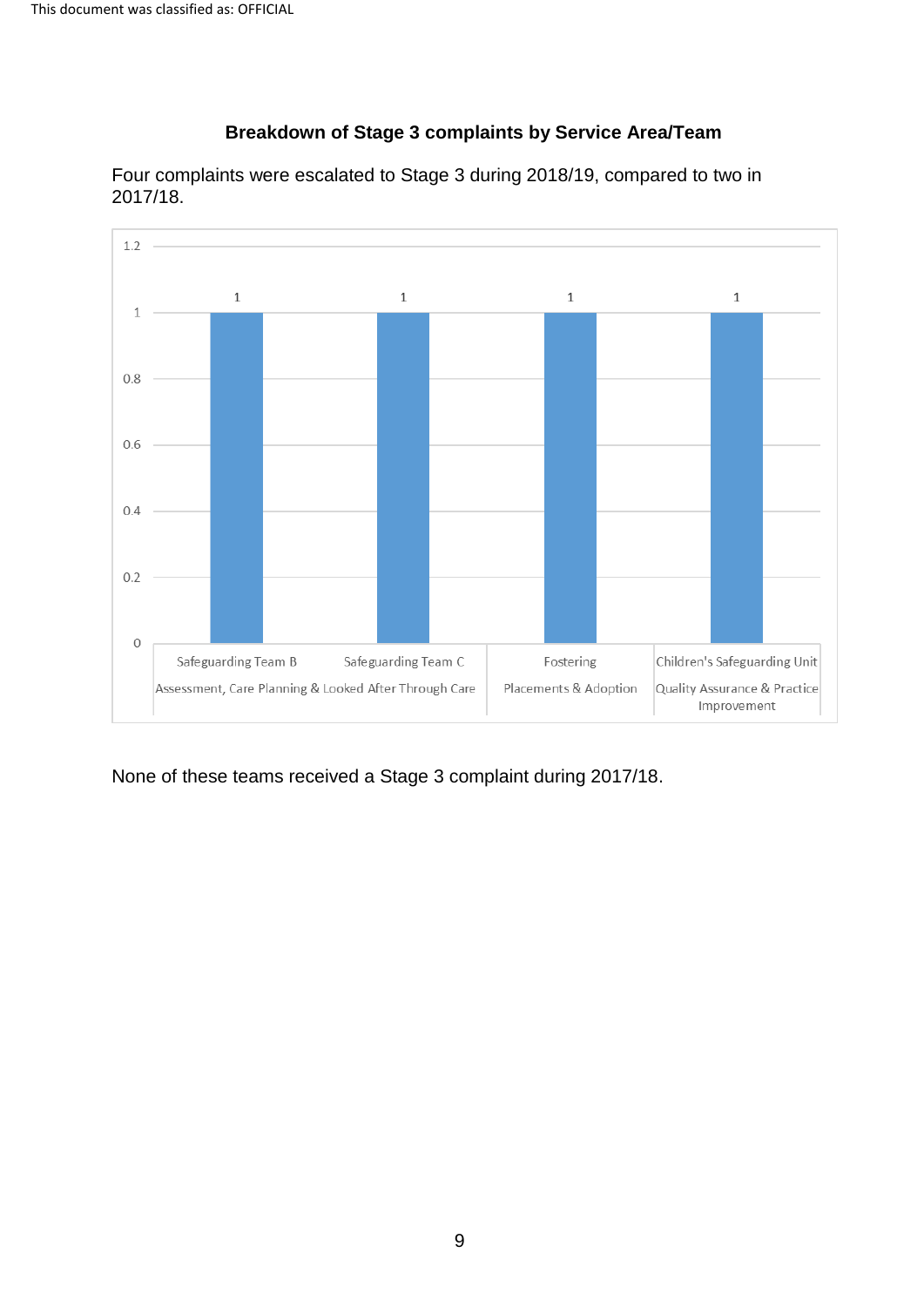<span id="page-10-0"></span>

#### **Breakdown of complaints by Issue**

 received 21 complaints about this issue, compared to 20 in 2017/18. Service provision remained the most commonly complained about issue. The Council

 The second most complained about issue remained staff attitude/behaviour. The Council received 18 complaints about this issue, the same number as in 2017/18.

 The third most complained about issues remained communication. The Council received 15 complaints about this issue, an increase from 12 in 2017/18.

 The Council saw an increase in complaints about the outcome of a decision/assessment, nine compared to two in 2017/18.

The Council also received four complaints about information, an increase from zero in 2017/18.

#### **Breakdown of Comments by Service Area/Team**

<span id="page-10-1"></span>The Council did not receive any comments during 2018/19, as was the case in 2017/18.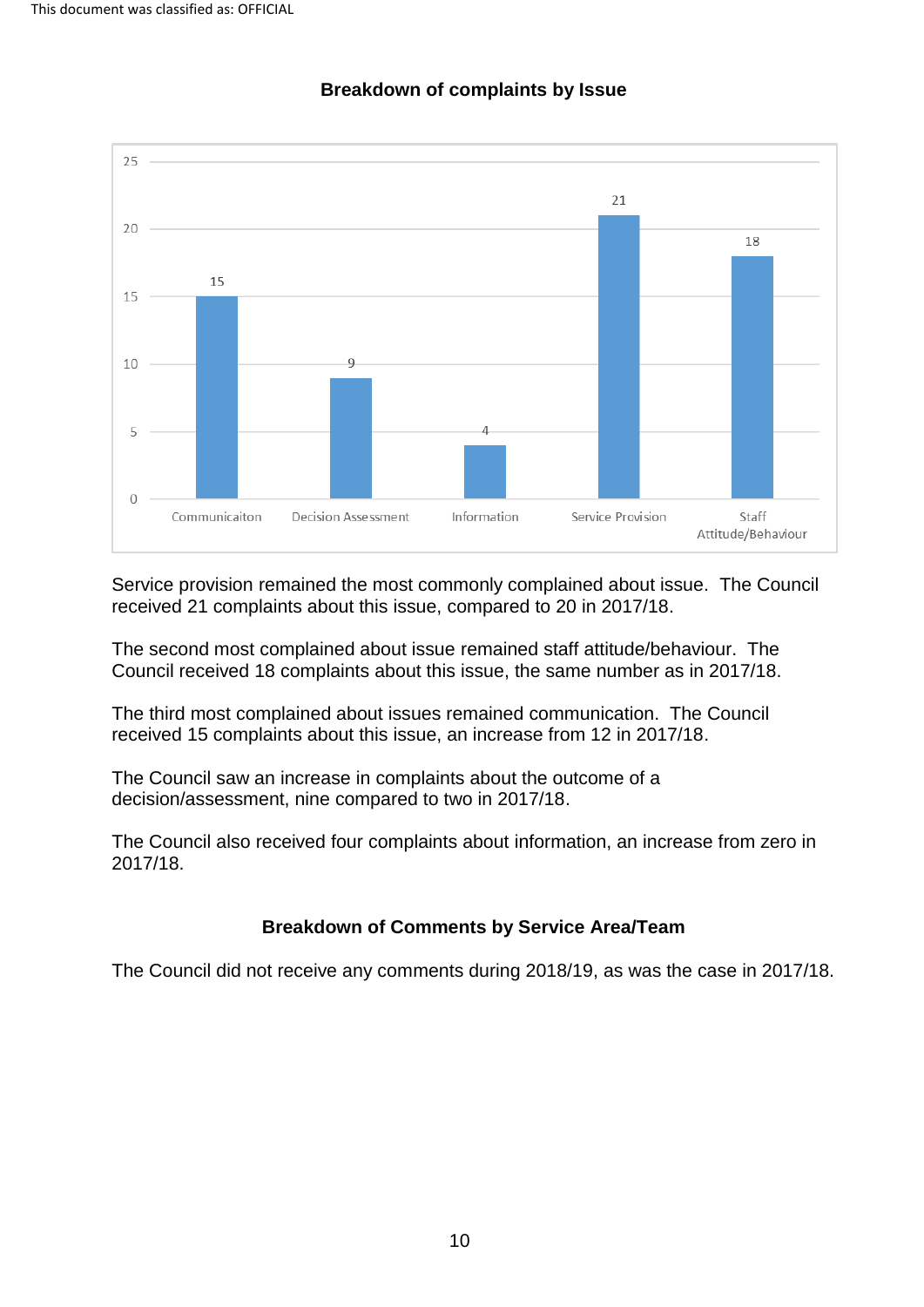<span id="page-11-0"></span>



 The Council saw a continued increase in compliments, 19 compared to 12 in 2017/18 and 4 in 2016/17.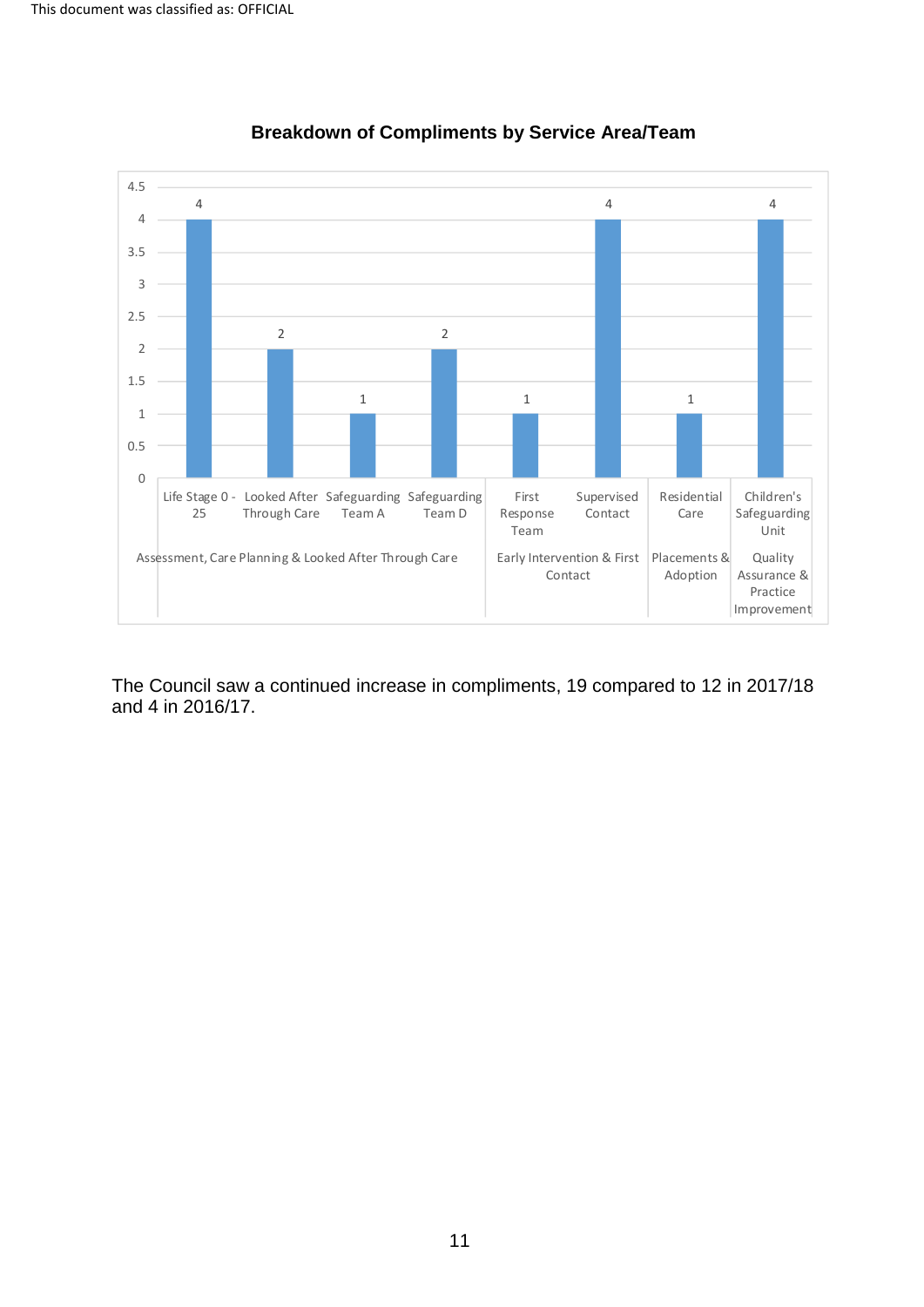# **Complaint Outcomes**

**Stage 1** - The below table shows the decisions reached on Stage 1 complaints during 2018/19.

<span id="page-12-0"></span>

| <b>Service Area/Team</b>                                          | <b>Escalated to</b><br>Stage 2 (No S1<br><b>Response)</b> | <b>Inconclusive</b> | <b>Not Upheld</b> | <b>Partially</b><br><b>Upheld</b> | <b>Upheld</b>  | Withdrawn   | <b>Total</b>   |
|-------------------------------------------------------------------|-----------------------------------------------------------|---------------------|-------------------|-----------------------------------|----------------|-------------|----------------|
| <b>Assessment, Care</b><br><b>Planning &amp; LATC</b>             |                                                           |                     |                   |                                   |                |             |                |
| Safeguarding Team A                                               | 0                                                         | $\mathbf 0$         | 3                 | 0                                 | $\mathbf 0$    | $\mathbf 1$ | 4              |
| Safeguarding Team B                                               | 0                                                         | $\overline{0}$      | 4                 | 4                                 |                | 0           | 9              |
| Safeguarding Team C                                               | 0                                                         | 0                   | 6                 | 3                                 | $\overline{0}$ | 0           | 9              |
| Safeguarding Team D                                               | $\mathbf 0$                                               | $\boldsymbol{0}$    | 9                 | $\overline{2}$                    | $\overline{0}$ | 0           | 11             |
| Life Stages 0 - 25                                                |                                                           | $\boldsymbol{0}$    |                   | 3                                 | $\overline{0}$ | 0           | 5              |
| Looked After Through<br>Care (LATC)                               | $\overline{0}$                                            | 1                   | $\overline{2}$    | 3                                 | $\overline{2}$ | 0           | 8              |
| <b>Total for Assessment, Care</b><br><b>Planning &amp; LATC</b>   | 1                                                         | 1                   | 25                | 15                                | 3              | 1           | 46             |
| <b>Early Intervention &amp; First</b><br><b>Contact</b>           |                                                           |                     |                   |                                   |                |             |                |
| <b>Children's Access Point</b>                                    | $\boldsymbol{0}$                                          | $\boldsymbol{0}$    | $\overline{0}$    | $\overline{2}$                    | $\mathbf 0$    | 0           | $\overline{2}$ |
| <b>First Response Team</b>                                        | 0                                                         | 0                   | 2                 | 3                                 | $\overline{0}$ | 0           | 5              |
| <b>Total for Early Intervention &amp;</b><br><b>First Contact</b> | $\mathbf 0$                                               | $\mathbf 0$         | $\overline{2}$    | 5                                 | $\bf{0}$       | $\mathbf 0$ | $\overline{7}$ |
| <b>Placements &amp; Adoption</b><br><b>Service</b>                |                                                           |                     |                   |                                   |                |             |                |
| Adoption                                                          | 0                                                         | $\mathbf 0$         | $\mathbf 0$       | 0                                 | 1              | 0           |                |
| Fostering                                                         | 0                                                         | 0                   | 0                 | $\overline{2}$                    |                | 0           | 3              |
| Independent Chair Family<br>Placement                             | $\Omega$                                                  | $\overline{0}$      |                   |                                   | $\overline{0}$ | 0           | $\overline{2}$ |
| <b>Residential Care</b>                                           | 0                                                         | $\mathbf 0$         | $\overline{2}$    | 1                                 | $\mathbf 0$    | $\mathbf 1$ | 4              |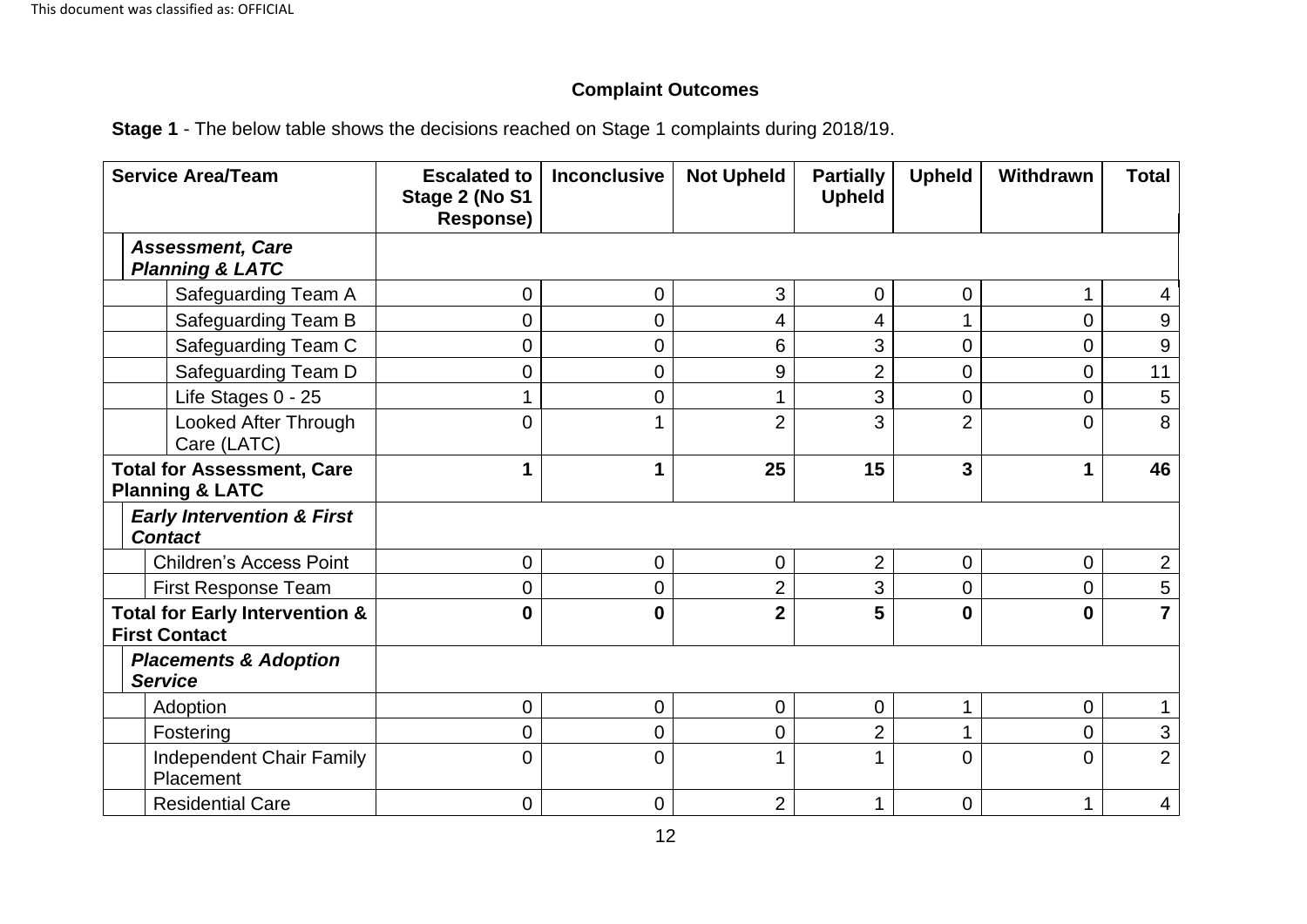| <b>Total for Placements &amp;</b><br><b>Adoption Service</b>   |  |    |    |   | 10 |
|----------------------------------------------------------------|--|----|----|---|----|
| <b>Quality Assurance and</b><br><b>Practice Improvement</b>    |  |    |    |   |    |
| <b>Children's Safeguarding</b><br>Unit                         |  |    |    | U |    |
| <b>Total for Quality Assurance</b><br>and Practice Improvement |  |    |    |   |    |
| <b>Total for Children's Services</b>                           |  | 31 | 24 |   | 64 |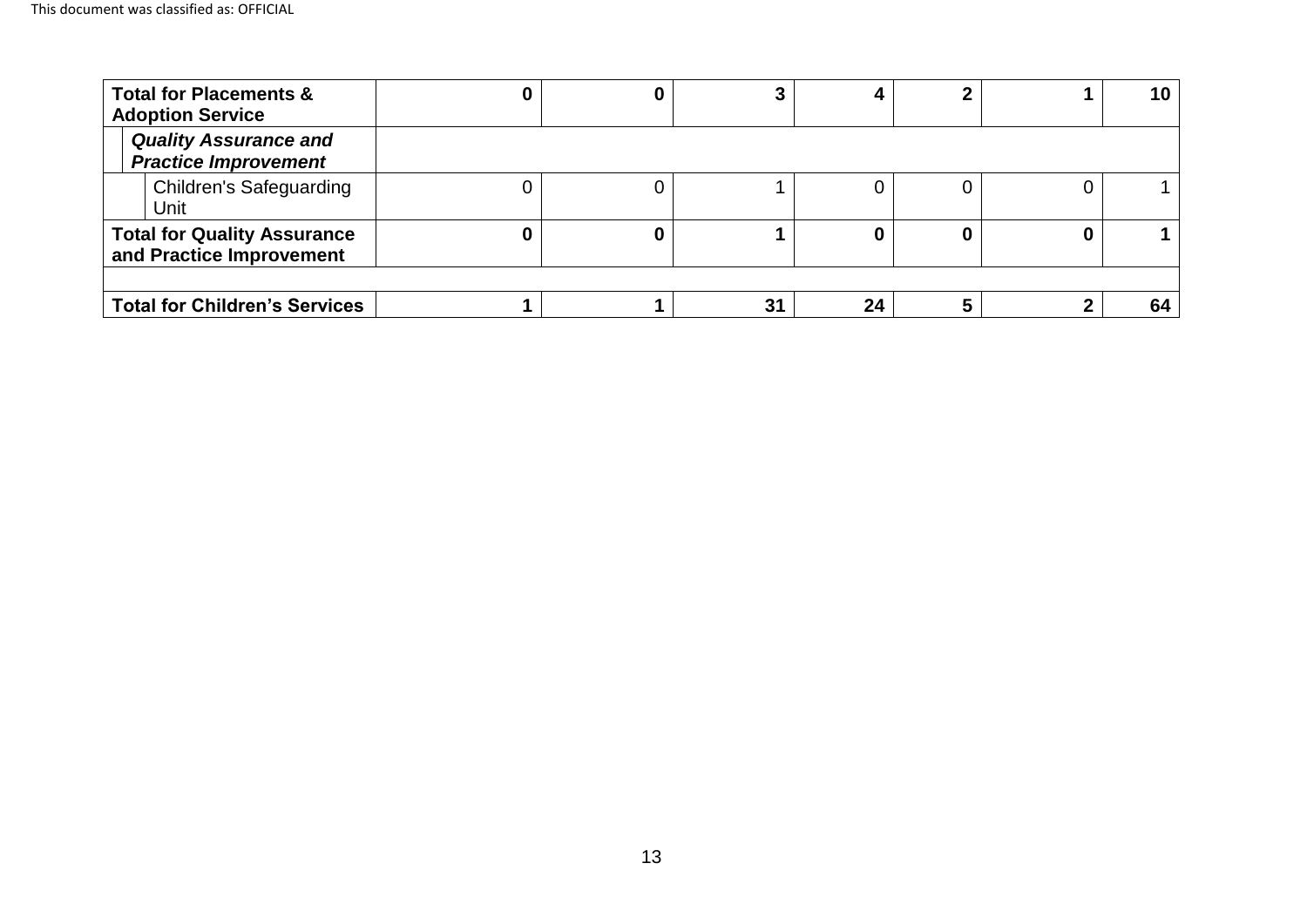**Stage 2** - The below table shows the decisions reached on Stage 2 complaints during 2018/19.

| <b>Service Area/Team</b>                                                | <b>Inconclusive</b> | <b>Not Upheld</b> | <b>Partially Upheld</b> | <b>Upheld</b>  | Withdrawn      | <b>Total</b>   |
|-------------------------------------------------------------------------|---------------------|-------------------|-------------------------|----------------|----------------|----------------|
| <b>Assessment, Care Planning &amp;</b><br><b>LATC</b>                   |                     |                   |                         |                |                |                |
| Safeguarding Team A                                                     | 0                   |                   | 0                       | $\overline{0}$ | 0              |                |
| Safeguarding Team B                                                     | 0                   |                   | 1                       | $\overline{0}$ | $\overline{2}$ | 4              |
| Safeguarding Team C                                                     | 0                   | $\overline{2}$    | $\mathbf 1$             | $\overline{0}$ | $\overline{0}$ | 3              |
| Safeguarding Team D                                                     | 0                   |                   | 1                       | $\overline{0}$ | $\Omega$       | $\overline{2}$ |
| <b>Total for Assessment, Care Planning</b>                              | $\bf{0}$            | 5                 | 3                       | $\bf{0}$       | $\overline{2}$ | 10             |
| & LATC                                                                  |                     |                   |                         |                |                |                |
| <b>Early Intervention &amp; First Contact</b>                           |                     |                   |                         |                |                |                |
| Early Help Social Work & Edge of<br>Care 5 - 19                         | 0                   | $\overline{0}$    | 1                       | $\overline{0}$ | $\Omega$       |                |
| <b>First Response Team</b>                                              | 0                   |                   | 0                       | $\overline{0}$ |                | $\overline{2}$ |
| <b>Total for Early Intervention &amp; First</b><br><b>Contact</b>       | 0                   | 1                 | 1                       | $\bf{0}$       |                | $\overline{3}$ |
| <b>Placements &amp; Adoption Service</b>                                | 0                   | $\overline{0}$    | 0                       | $\overline{0}$ | $\overline{0}$ | 0              |
| Fostering                                                               | 0                   | $\mathbf 0$       | 1                       | $\overline{0}$ | $\overline{0}$ |                |
| <b>Residential Care</b>                                                 | 0                   |                   | 0                       | $\overline{0}$ | $\Omega$       |                |
| <b>Total for Placements &amp; Adoption</b><br><b>Service</b>            | 0                   |                   | 1                       | $\bf{0}$       | n              | $\overline{2}$ |
| <b>Quality Assurance &amp; Practice</b><br><b>Improvement</b>           |                     |                   |                         |                |                |                |
| <b>Children's Safeguarding Unit</b>                                     | 0                   | $\overline{0}$    | 1                       | $\overline{0}$ | $\overline{0}$ |                |
| <b>Total for Quality Assurance &amp;</b><br><b>Practice Improvement</b> | 0                   | $\bf{0}$          | 1                       | $\bf{0}$       | 3              |                |
| <b>Total for Children's Services</b>                                    | 0                   | 7                 | 6                       | $\bf{0}$       | 3              | 16             |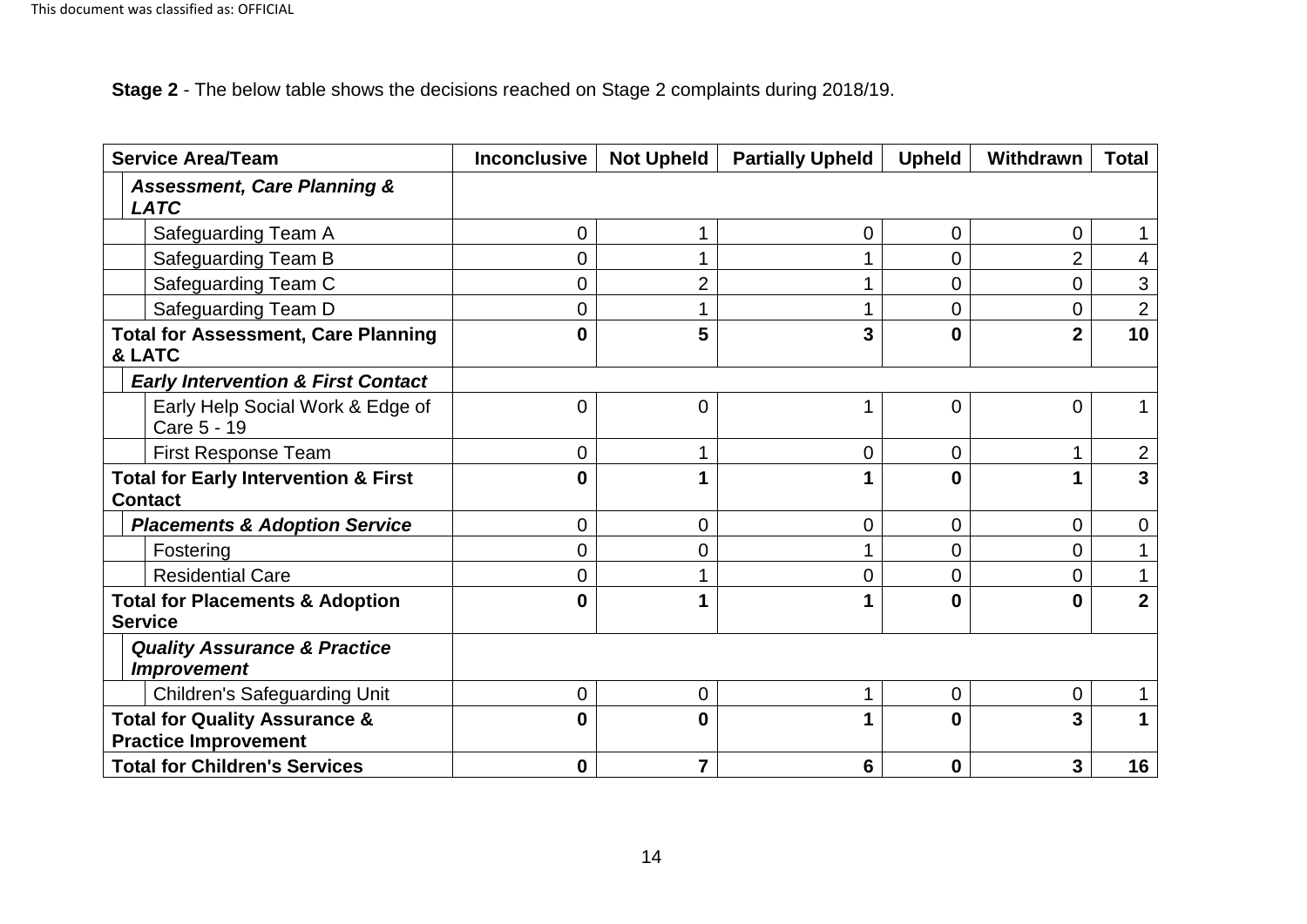**Stage 3** - The below table shows the decisions reached on Stage 3 complaints during 2018/19.

| <b>Service Area/Team</b>                                                | <b>Inconclusive</b> | <b>Not Upheld</b> | <b>Partially Upheld</b> | <b>Upheld</b> | Withdrawn | <b>Total</b> |
|-------------------------------------------------------------------------|---------------------|-------------------|-------------------------|---------------|-----------|--------------|
| <b>Assessment, Care Planning &amp;</b><br><b>LATC</b>                   |                     |                   |                         |               |           |              |
| Safeguarding Team B                                                     | 0                   |                   | 0                       | 0             | O         |              |
| <b>Total for Assessment, Care Planning</b><br>& LATC                    | 0                   |                   | 0                       | 0             | 0         |              |
|                                                                         |                     |                   |                         |               |           |              |
| <b>Placements &amp; Adoption</b>                                        | 0                   | 0                 | 0                       | 0             | ი         |              |
| Fostering                                                               | 0                   | 0                 |                         | 0             | 0         |              |
| <b>Total for Placements &amp; Adoption</b>                              | 0                   | 0                 |                         | 0             | 0         |              |
| <b>Quality Assurance &amp; Practice</b><br><b>Improvement</b>           |                     |                   |                         |               |           |              |
| <b>Children's Safeguarding Unit</b>                                     | 0                   | 0                 | 0                       | 0             |           |              |
| <b>Total for Quality Assurance &amp;</b><br><b>Practice Improvement</b> | $\bf{0}$            | $\mathbf{0}$      | 0                       | 0             |           |              |
|                                                                         |                     |                   |                         |               |           |              |
| <b>Total for Children's Services</b>                                    | 0                   |                   |                         | 0             |           |              |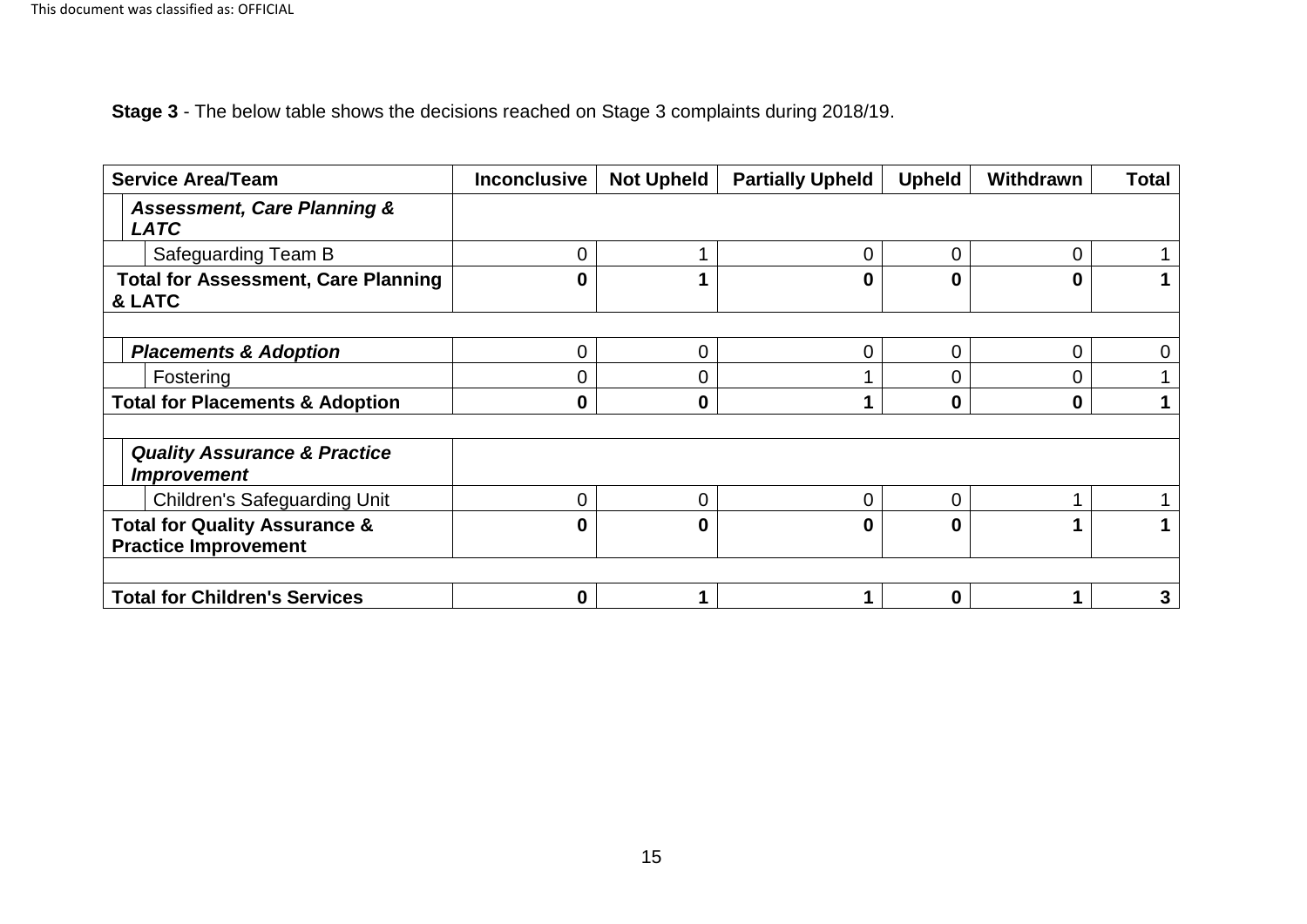# <span id="page-16-0"></span>**Local Government and Social Care Ombudsman Complaints**

 One complaints was referred to the LGSCO during 2018/19, a decrease from three in 2017/18.

 One complaints was determined by the LGSCO during 2018/19, compared to four in 2017/18.

# <span id="page-16-1"></span> **Organisational Learning**

# *Fostering*

 Following a complaint for Fostering it was agreed the Council would ensure all Social impact of such orders upon the holders and on the parents, the rights and responsibilities attributed by such orders while they are in force and the level and Workers formulating care plans that may result in Special Guardianship Orders provide to any potential recipients a Guidance Document containing as a minimum the legal duration of support measures that will be made available by the Council.

 underpin the new legislation surrounding Special Guardianship Orders. It was recommended that akin to recommendation 8 within the Ofsted report 2015: The akin to recommendation 10 within the Ofsted report 2015: The Council should ensure Following another complaint for Fostering it was agreed the Council would review the need for a policy regarding respite provision for connected carers, which would Council should ensure that Independent Reviewing Officers (IRO) demonstrate rigour when overseeing both the quality and progress of plans. It was also recommended that when children are looked after that decisions about their need for permanence are timely with robust oversight, including by IROs.

#### *Adoption*

 any aspect of Special Guardianship Support Plans requires it to delegate the provision fully compliant with Regulations 3, 4 and 5 of the Special Guardianship Regulations 2005 (Amended) when submitted to the Court prior to disposal. Following a complaint for Adoption it was agreed the Council would ensure that where of support services to another Local Authority or Agent then such a support plan will be

#### *Children's Access Point*

Following a complaint for CAP it was agreed the Council would always ensure fathers have the opportunity to be involved in assessments/parenting programmes.

#### *Children's Safeguarding Unit*

 Following a complaint for the Children's Safeguarding Unit the Council agreed to ensure processes are in place to notify individuals when appointments cannot be kept and the relevant Social Worker is unable to make contact.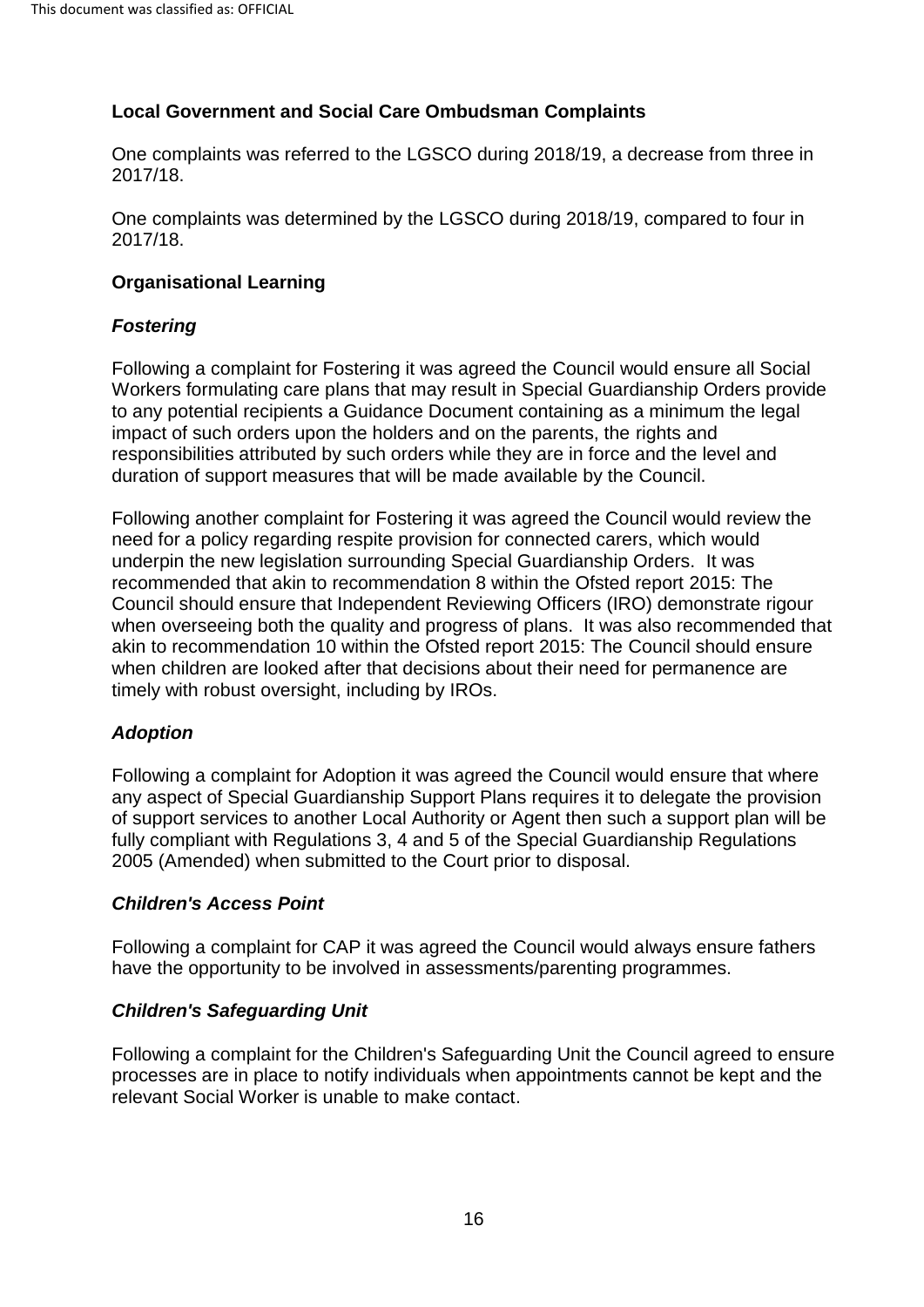# *Early Help Social Work & Edge of Care 5 - 19*

 Following a complaint for Early Help Social Work & Edge of Care 5 – 19 it was agreed officers are allocated to these specific cases. the Council would consider mandatory FASD training for officers that may be involved in undertaking early help work and that the most appropriately trained and experienced

#### *Independent Chair Family Placement*

 Following a complaint about a Special Guardianship Order (SGO) payment it was recommended the Council update its guidance and a financial system be put in place to calculate the money owed. It was also agreed the Council would ensure clear guidance and written confirmation is given to Special Guardians prior to approving the plan.

# *Looked After Through Care (LATC)*

 basic details should the children not wish for their parents to attend their Looked After Review or have detailed information shared with them. It was also agreed the Council would ensure Social Workers within the team keep the best interests of the children and young people a priority, so they feel supported and empowered. Following a complaint for LATC it was agreed the Council would ensure Social Workers within the team are keeping parents up to date regarding their children's welfare with

#### *Safeguarding Team A*

 Following a complaint for Safeguarding Team A it was agreed the Council would improve case recording

#### *Safeguarding Team D*

 requests to take a looked after child out of school in term time would be referred to the communicated to the family and properly recorded. It was also agreed the Council Following a complaint for Safeguarding Team D it was agreed the Council would ensure Director of Children's Services, as the decision maker, and the decision appropriately would review the authorisation budget levels in respect of Team Managers, to determine whether they are set at a realistic authorisation level.

<span id="page-17-0"></span>Furthermore, it was agreed the Council would ensure Team Managers appraise themselves of case records and assessments within supervision sessions with Social Workers, to ensure that procedures are followed by Social Workers and that decision making is transparent, consistent and appropriate to the level of authority the Social Worker and Team Manager hold.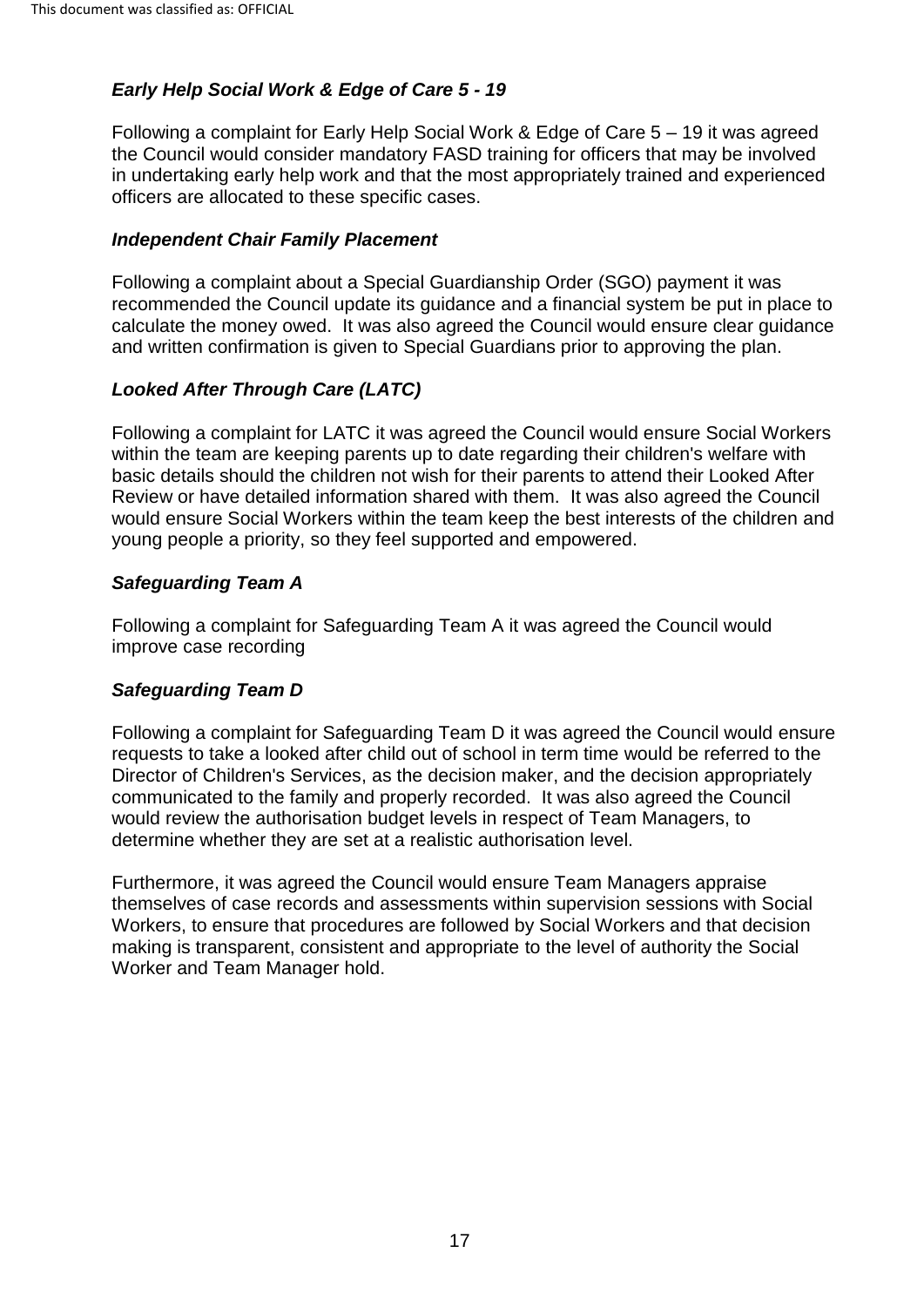#### **Performance against the Children's Social Care Complaints, Compliments and Comments Procedure**

The below performance measures are in relation to those complaints responded to during 2018/19.

#### <span id="page-18-0"></span>**Timescales**

#### <span id="page-18-1"></span>**Stage 1**

 extension of up to 20 working days if the complaint is complex. The target for responding to a complaint at Stage 1 is 10 working days, with a possible

- 47.5% of Stage 1 complaint responses were sent out within 10 working days. This was a significant increase in performance from 12.5% in 2017/18.
- A further 10.2% of Stage 1 complaint responses were sent out within 20 working days.
- In total 62.7% of Stage 1 complaint responses were sent out within the maximum 20 working day timescale, an increase from 42.9% in 2017/18.

#### <span id="page-18-2"></span>**Stage 2**

 to a maximum of 65 working days. The target for responding to a complaint at Stage 2 is 25 working days, extendable up

- 0% of Stage 2 responses were sent out within 25 working days during 2018/19, a decrease from 7.7% in 2017/18.
- 33.3% of complaints were responded to within the maximum timescale allowed (65 working days), an increase from 15.4% in 2017/18.
- 66.7% were responded to after 65 working days, a reduction from 84.6% in 2017/18.

#### <span id="page-18-3"></span>**Stage 3**

- At Stage 3 the Review Panel should be held within 30 working days of the request. 100% of Review Panels were held within 30 working days. 100% of Review Panels were held within 30 working days.
- The Review Panel should write to the Director within 5 working days of the panel. They did so in 100% of cases.
- The Director should write to the complainant within 15 working days of receiving the 100% of cases, an increase from 66.7% of cases in 2017/18. Panel's response. The Director wrote to the complainant within 15 working days in